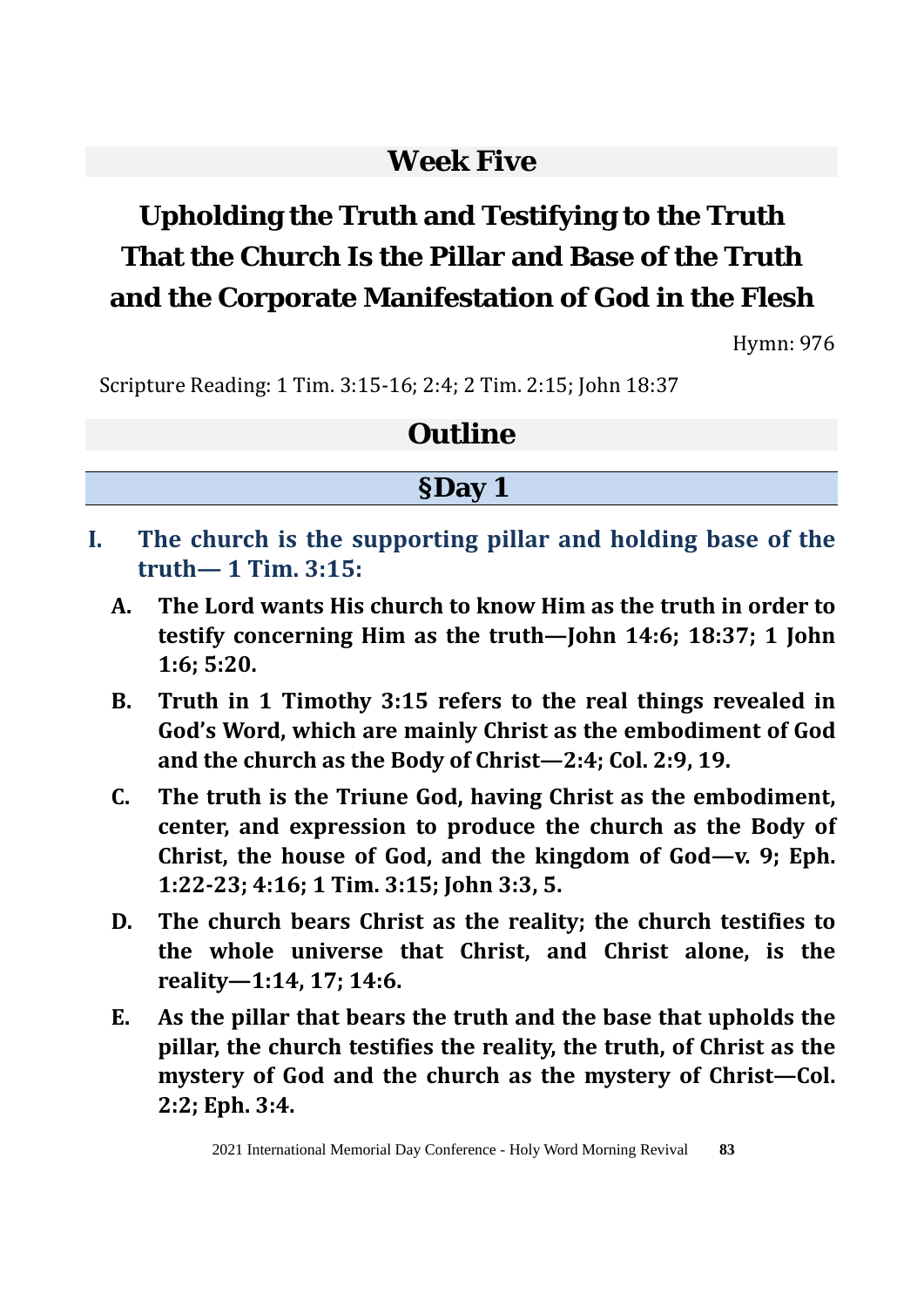**F. The kind of church that we build up depends on the kind of truth that we teach; thus, there is the desperate need of the living truth to produce the church, to help the church to exist, and to build up the church—1 Tim. 3:15.** 

**Day 2 & Day 3**

- **G. The greatest need that we must meet is to bring the saints into the truth; all the saints should be trained in the divine revelation—2:4.**
- **II. All the saints need to uphold the truth—3:9, 15; 2 Tim. 2:15:**
	- **A. The supporting pillar and holding base of the truth are the entire church, including all the saints; every member of the church is part of the pillar and base that uphold the truth—1 Tim. 3:15.**
	- **B. The church being the pillar and base of the truth implies that every member of the church should know the truth; thus, we should make a decision to learn the truth—2:4:** 
		- 1. The church, including every believer, must uphold the truth—3:9.
		- 2. In order for the church to be strong, every brother and sister must uphold the truth by learning the truth, experiencing the truth, and being able to speak the truth—2:4.
		- 3. If we practice the truth in the daily church life, we will be able to bear some responsibility in upholding the truth—2 John 4; 3 John 3-4, 8.

## **§Day 4**

- **III. We need to uphold the truth and testify to the truth that the church is the corporate manifestation of God in the flesh—1 Tim. 3:15-16:** 
	- **A. God's manifestation was first in Christ as an individual expression in the flesh—v. 16; Col. 2:9; John 1:1, 14:** 
		- 1. The New Testament does not say that the Son of God was incarnated; it reveals that God was manifested in the flesh—1 Tim. 3:15-16:
			- a. God was manifested in the flesh not only as the Son but as the entire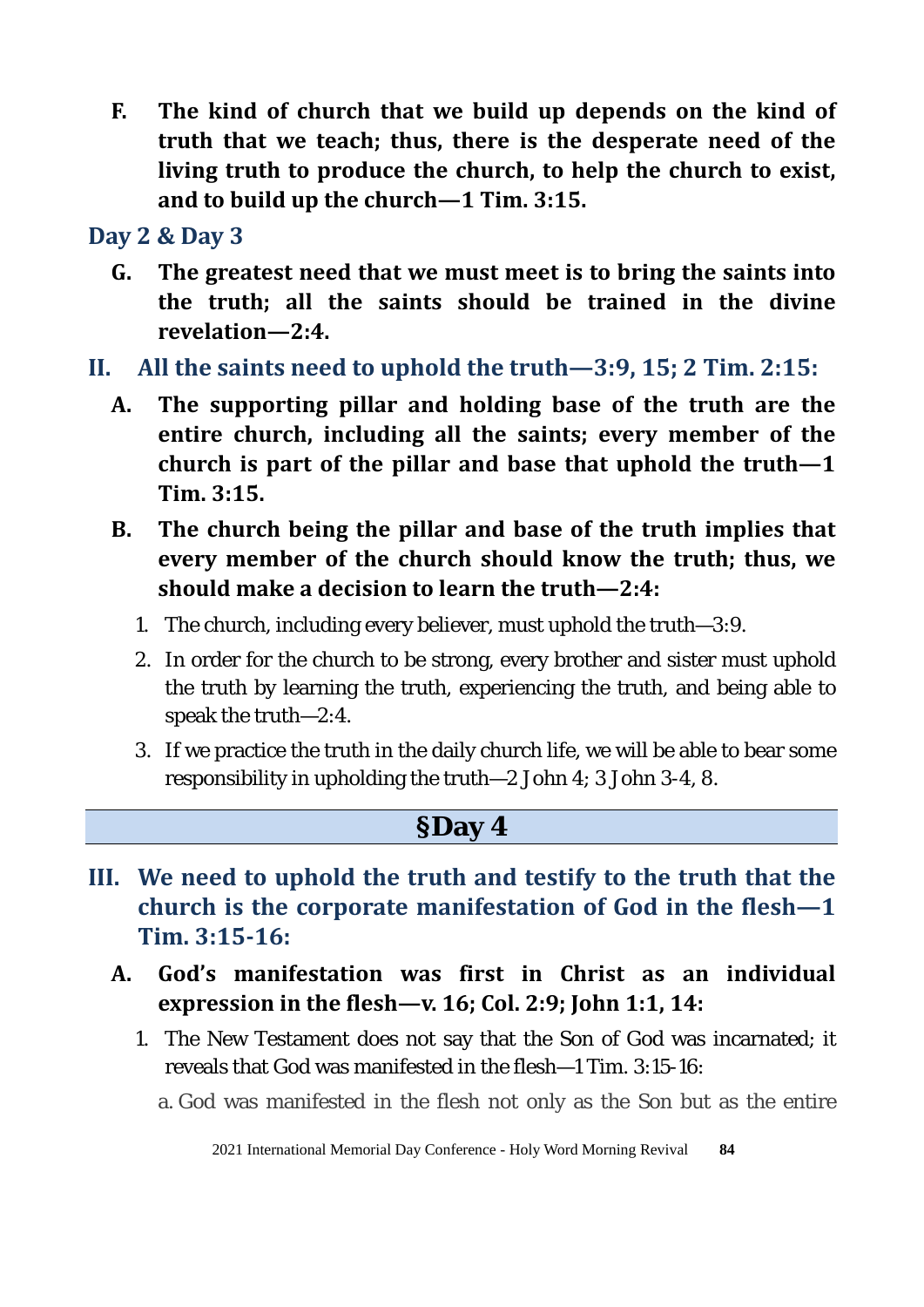God—the Father, the Son, and the Spirit.

- b. The entire God and not only God the Son was incarnated; hence, Christ in His incarnation was the entire God manifested in the flesh:
	- (1) In His ministry in the stage of incarnation, Christ brought the infinite God into the finite man; in Christ the infinite God and the finite man became one—John 8:58; 7:6; 12:24.
	- (2) Through incarnation the divine incorporation—God in His Divine Trinity coinhering mutually and working together as one—was brought into humanity; Christ is therefore the incorporation of the Triune God with the tripartite man—14:10-11.
- 2. In Christ dwells all the fullness of the Godhead bodily—Col. 2:9:
	- a. All the fullness of the Godhead refers to the entire Godhead, to the complete God.
	- b. Since the Godhead comprises the Father, the Son, and the Spirit, the fullness of the Godhead must be the fullness of the Father, the Son, and the Spirit.
	- c. That all the fullness of the Godhead dwells in Christ bodily means that the Triune God is embodied in Him—John 14:10.
	- d.As the embodiment of the fullness of the Godhead, Christ is not only the Son of God but also the entire God.

## **§Day 5 & Day 6**

- **B. First Timothy 3:15-16 indicates that not only Christ Himself as the Head is the manifestation of God in the flesh but also that the church as the Body of Christ and the house of God is the manifestation of God in the flesh—the mystery of godliness:**
	- 1. Godliness in verse 16 refers not only to piety but to the living of God in the church, that is, God as life lived out in the church to be expressed:
		- a. Both Christ and the church are the mystery of godliness, expressing God in the flesh.
		- b. The church life is the expression of God; therefore, the mystery of godliness is the living of a proper church—1 Cor. 1:6; 14:24-25.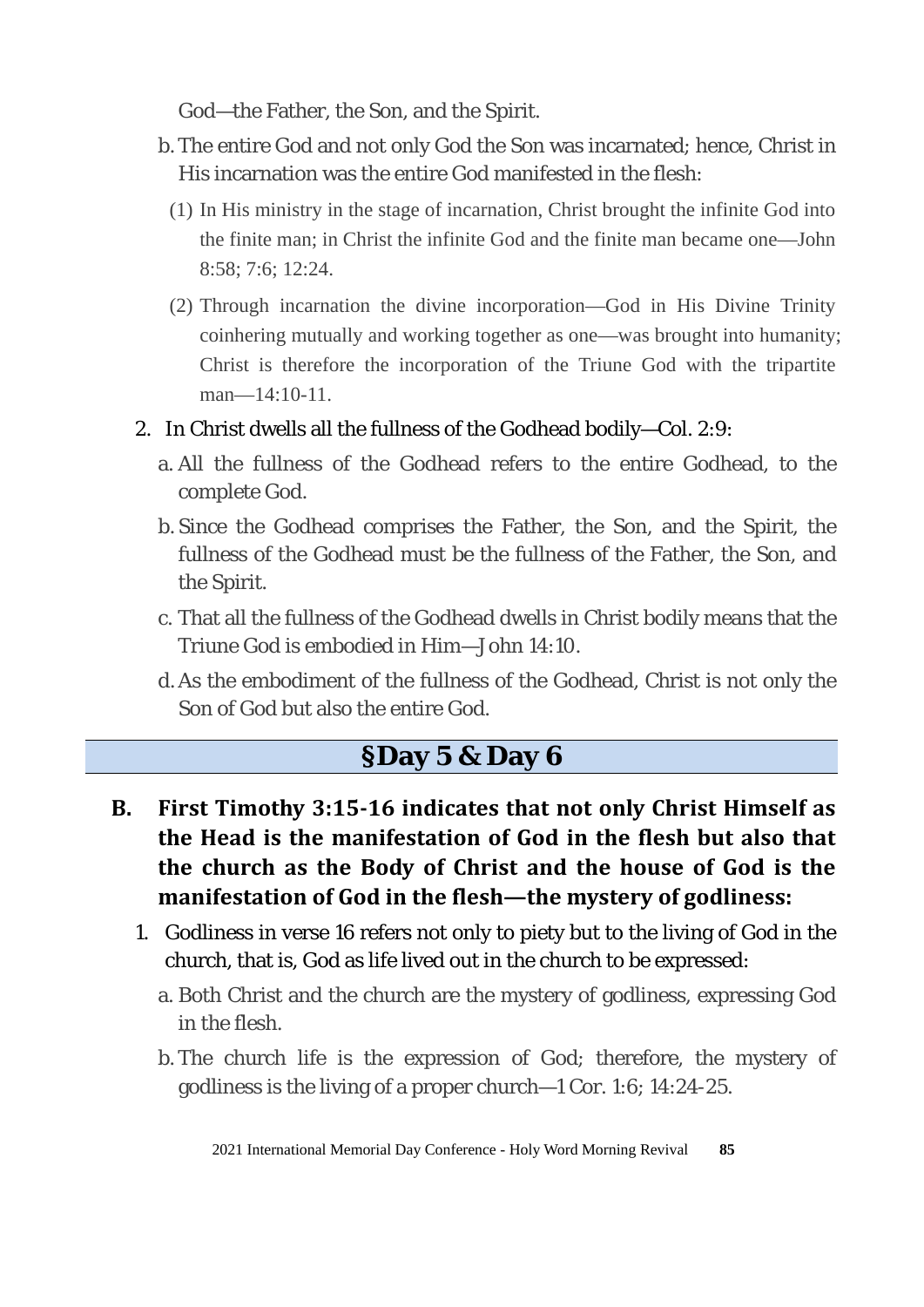- 2. God is manifested in the church—the house of God and the Body of Christ— as the enlarged corporate expression in the flesh—Eph. 2:19; 1:22-23:
	- a. The manifestation of God in the flesh began with Christ when He was on earth—John 14:9.
	- b. The manifestation of God in the flesh continues with the church, which is the increase, enlargement, and multiplication of the manifestation of God in the flesh $-1$  Tim. 3:15-16.
	- c. Such a church becomes the continuation of Christ's manifestation of God in the flesh—Christ lived out of the church as the manifestation of God.
	- 3. The great mystery of godliness is that God has become man so that man may become God in life and nature but not in the Godhead to produce a corporate God-man for the manifestation of God in the flesh—Rom. 8:3; 1:3-4; Eph. 4:24.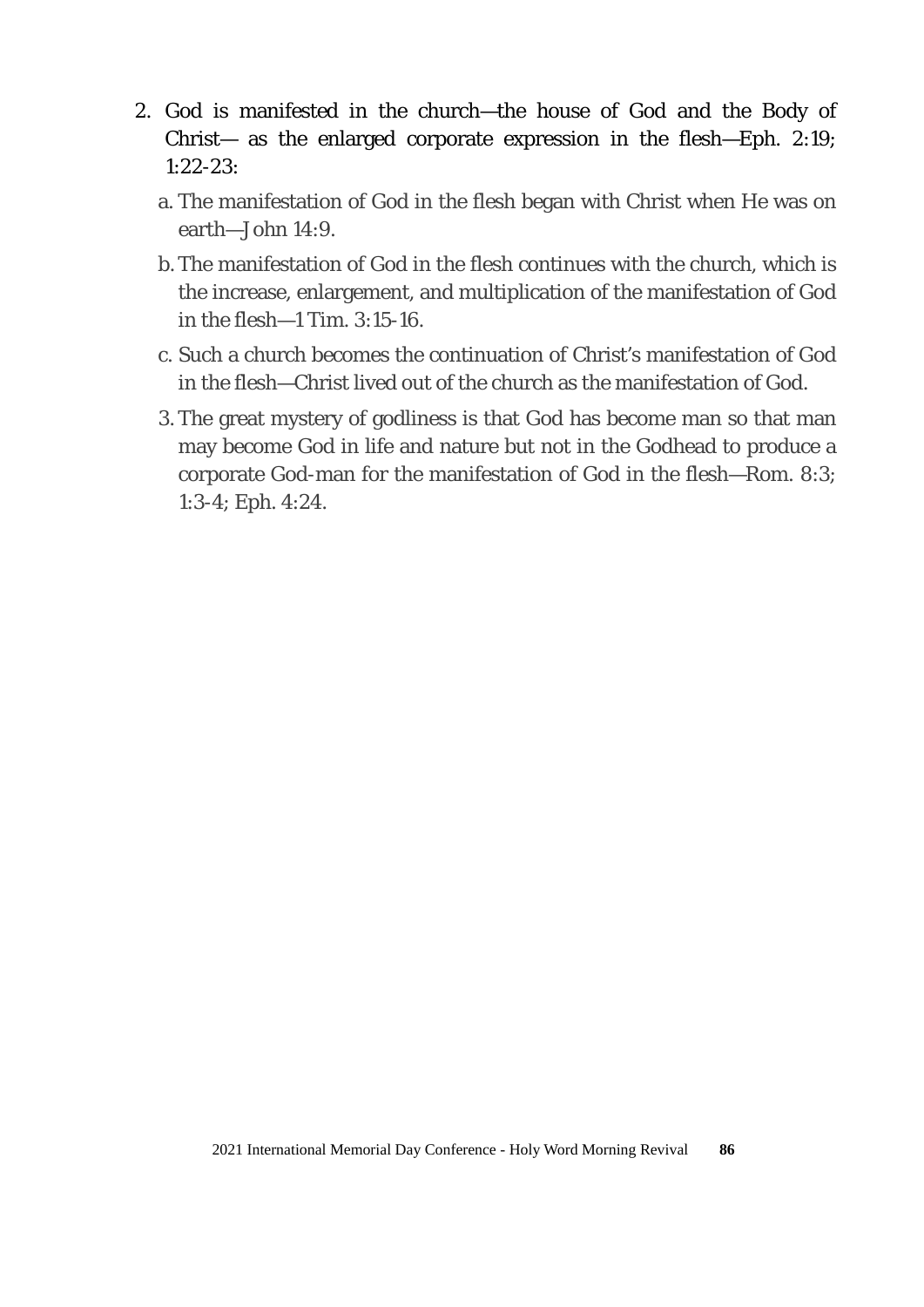#### **Morning Nourishment**

1 Tim. 3:15 But if I delay, I write that you may know how one ought to conduct himself in the house of God, which is the church of the living God, the pillar and base of the truth.

John 14:6 Jesus said to him, I am the way and the reality and the life; no one comes to the Father except through Me.

Speaking metaphorically, Paul speaks of the church as "the pillar and base of the truth" (1 Tim. 3:15). The pillar supports the building, and the base holds the pillar. The church is such a supporting pillar and holding base of the truth. The truth here refers to the real things which are revealed in the New Testament concerning Christ and the church according to God's New Testament economy. The truth is the reality and the contents of God's New Testament economy. This economy is composed of two mysteries: Christ as the mystery of God (Col. 2:2) and the church as the mystery of Christ (Eph. 3:4). Christ and the church, the Head and the Body, are the contents of the reality of God's New Testament economy. The church is the supporting pillar and holding base of all these realities. A local church should be such a building that holds, bears, and testifies the truth, the reality, of Christ and the church. (The Conclusion of the New Testament, p. 3671)

## **Today's Reading**

To God, the church has the function to bear all that God is as the reality, the truth, of the universe. The word reality is better than truth in conveying the proper meaning, because truth can be misunderstood as doctrines. This may cause people to think that the church holds doctrines. No, the church is not for holding doctrines but for holding the reality of all that God is. In the universe, only God is reality; all that He is, is reality, which is borne by the church. We are here as the church, the house and household of God, holding the reality of all that God is.

The truth borne by the church is the Triune God, having Christ as the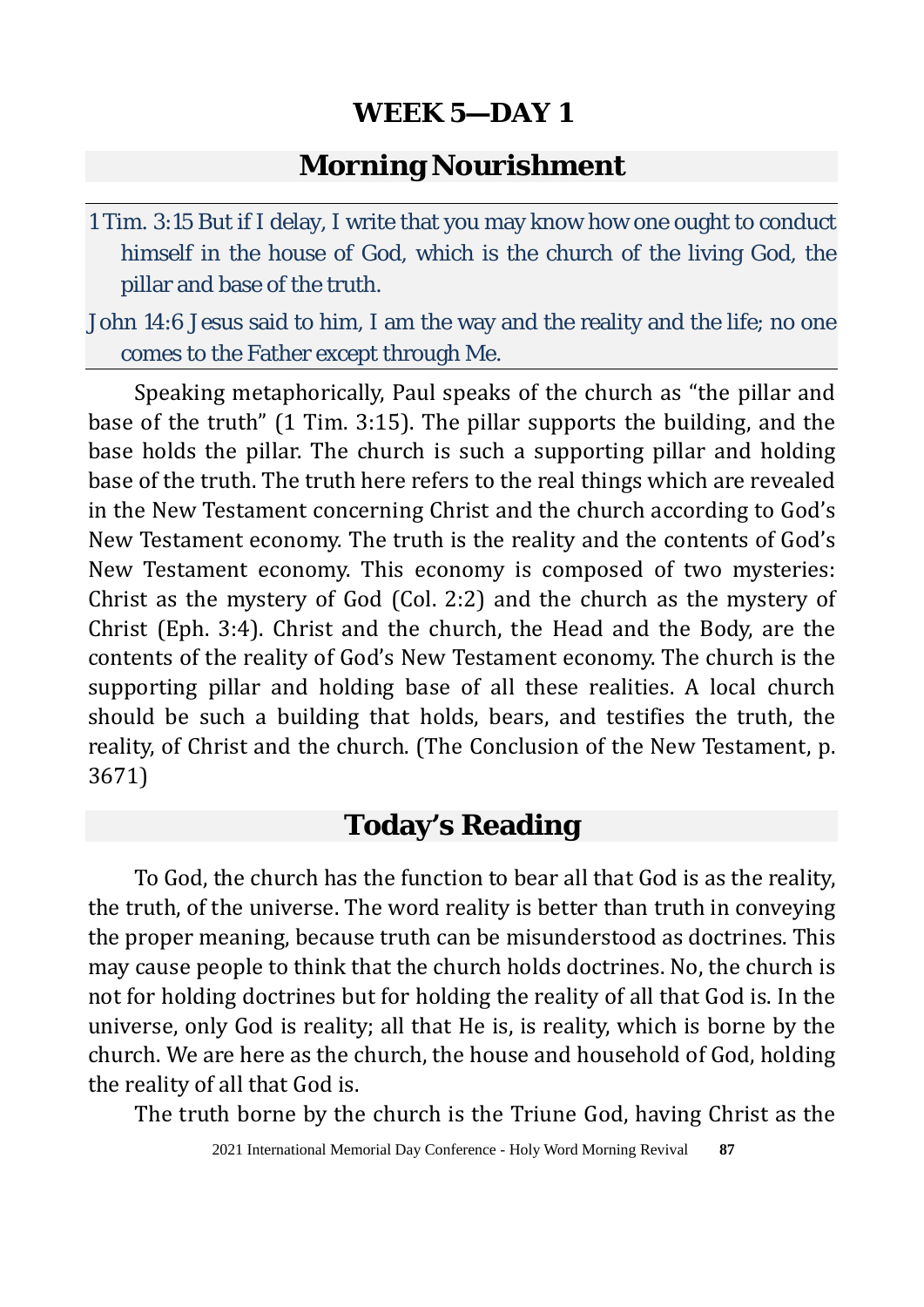embodiment, center, and expression to produce the church as the Body of Christ, the house of God, and the kingdom of God (Col. 2:9; Eph. 1:22-23; 4:16; 1 Tim. 3:15; John 3:3, 5). The truth, the reality, is Christ, and Christ is the embodiment of God. The church bears Christ as the reality. The church testifies to the whole universe that Christ, and Christ alone, is the reality (1:14, 17; 14:6). As the pillar and base of the truth, the church bears the reality of the Triune God. The church stands not for doctrine but for the truth, the reality of the Triune God. (The Conclusion of the New Testament, pp. 3671-3672)

History has clearly shown us that the existence of a denomination, free group, or the genuine church life all depends on solid doctrines. If there are no solid doctrines, there is no church.

Even in the past I occasionally indicated strongly that the so-called "Spirit" [of the Pentecostal movement] cannot build up the church, but the solid truth or the solid doctrines can. Certainly, what kind of church you will build up depends upon what kind of truth you teach. Since 1962 here in the United States, we have stressed greatly that the churches are built up not by mere doctrines but by Christ, by the Spirit, and by life. Since this time a great many messages have been put out on the truth….Through the years…we have stressed Christ, the Spirit, and life. In all the messages what we condemned was the empty, dead doctrines of dead letters. However, we fully realized that to produce the church, to have the church exist, and to build up the church we needed to put out the solid, living truths full of Christ, full of the Spirit, and full of life. God's way to carry out His economy is to use His holy Word. (CWWL, 1984, vol. 2, "Elders' Training, Book 3: The Way to Carry Out the Vision," pp. 319-320)

Further Reading: CWWL, 1984, vol. 2, "Elders' Training, Book 3: The Way to Carry Out the Vision," chs. 1, 9-11, 13; CWWL, 1956, vol. 1, "The Church as the Body of Christ," ch. 4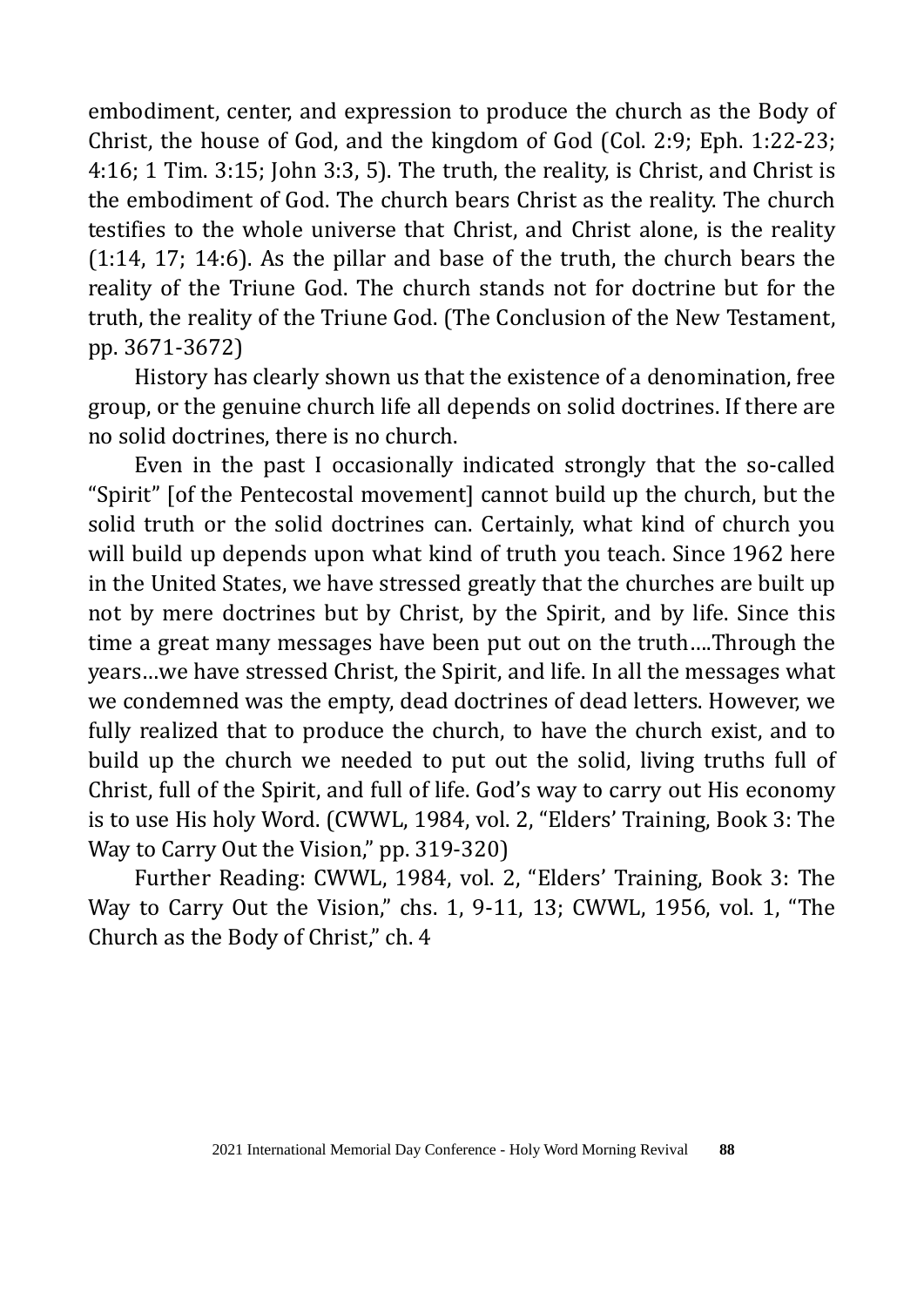## **Morning Nourishment**

1 Tim. 3:9 Holding the mystery of the faith in a pure conscience.

2 John 4 I rejoiced greatly that I have found some of your children walking in truth, even as we received commandment from the Father.

Suppose that on this earth among the human race there had never been such a book as the Bible. If we had not had a Bible in our hands during the past two thousand years since the Lord Jesus resurrected and ascended to the heavens, everything would be in the air, and nothing could be solid. Even the things concerning the Spirit could not be solid. The Spirit depends upon the Word. This is why the Lord said that the words that He has spoken to us are spirit (John 6:63). The words that the Lord speaks are the solid spirit…. In innumerable instances we have seen that whenever people contact the holy Word, many times they get the Spirit, but it is hard to give an instance where people touch the Spirit and then get the Word. There are a great many instances, however, that show us that when you touch the Word, you get the Spirit. This is history. A principle has been set up through history that there is the desperate need of the living truth to produce the church, to help the church exist, and to build up the church. (CWWL, 1984, vol. 2, "Elders' Training, Book 3: The Way to Carry Out the Vision," p. 320)

## **Today's Reading**

The most profitable writings and publications are the Life-study messages with the footnotes of the Recovery Version. I wrote these things not for scholarly study for people to get a degree but for life ministering, for truth releasing, and for opening up the books of the Bible….The Lord's recovery is just for the processed Triune God to be dispensed into us, and the living Christ, the Spirit, life, and the church are the crucial contents of the Lord's recovery. There is no other place to pick up other books that are so rich, so enlightening, and so nourishing concerning the recovery of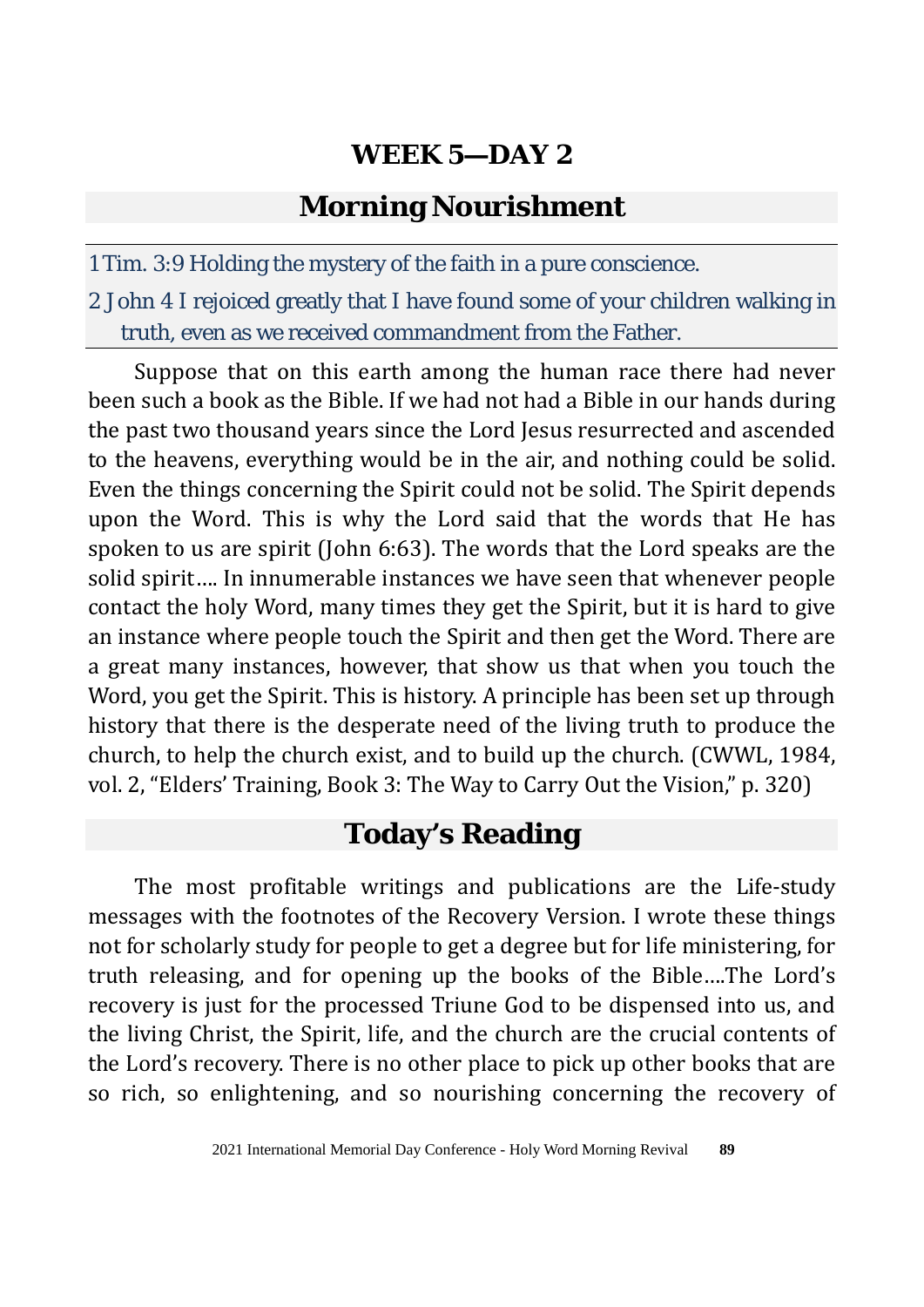Christ, the Spirit, life, and the church.

The holy Word itself says in Psalm 119:130: "The opening of Your words gives light." Millions of copies of the Bible have been distributed. They have been placed in hotels, in homes, and in many places. Nearly everywhere you go today, you find a Bible, but who has entered into the Bible? There has been nearly no entrance. Many have a copy of the Bible, but the Bible has been closed and nearly never opened. Now the Lord has given us a key, an opener. I consider our writings as the opener to open the holy Word. I believe that those of you who have read the Life-study messages can testify honestly that these messages with the footnotes of the Recovery Version have opened up a certain chapter or a certain book of the Bible to you. This is not to replace the Bible but to bring people into the Bible.

Based upon this, I feel that for the long run for the Lord's recovery in such a top country as the United States, which is full of culture, education, scientific knowledge, and biblical knowledge, the greatest need we must meet is to bring the saints in the Lord's recovery into the truth to carry on the Lord's recovery. For a country to be strong, there is the need to bring its people into the proper education.

For the long run we [need] to help the saints in the Lord's recovery to get into the top spiritual education….The standard of the Lord's recovery depends upon the standard of the truth that we put out. The truths will be the measure and the standard.

We need to find a way to bring all the saints in the Lord's recovery into a proper education of the truth concerning God's New Testament economy. We need to consider this matter in two aspects—the personal aspect and the meeting aspect. We must have a personal way laid as a foundation for us to stand on and then go on to take care of the meeting way. (CWWL, 1984, vol. 2, "Elders' Training, Book 3: The Way to Carry Out the Vision," pp. 320-323)

Further Reading: CWWL, 1977, vol. 3, "The Subjective Truths in the Holy Scriptures," ch. 8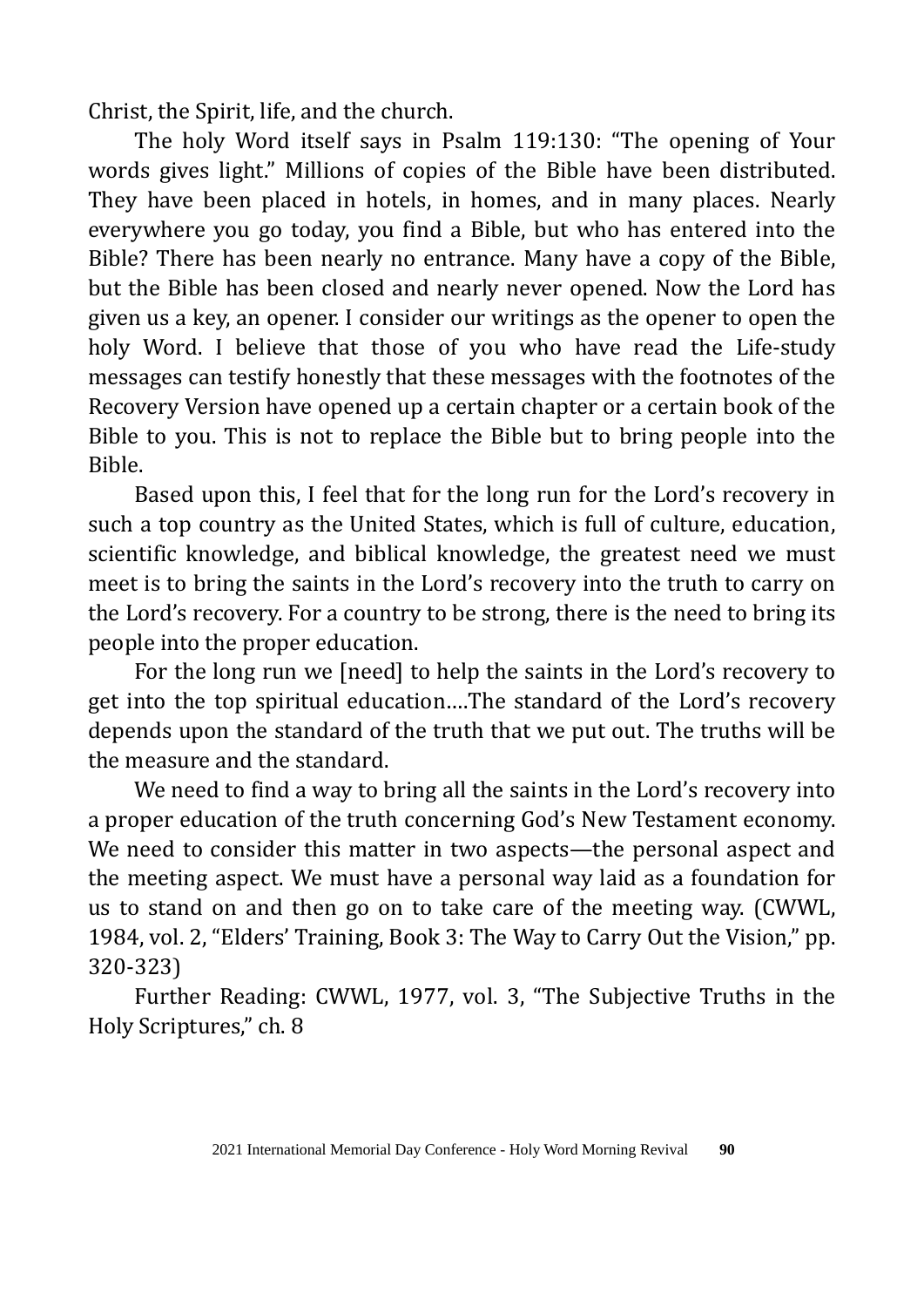#### **Morning Nourishment**

- 2 Tim. 2:15 Be diligent to present yourself approved to God, an unashamed workman, cutting straight the word of the truth.
- 3 John 4 I have no greater joy than these things, that I hear that my children are walking in the truth.

First Timothy 3:15 says that the church is the pillar and base of the truth. In ancient architecture a building was supported by a pillar, which rested on a base. The church is the pillar and base that bears the truth. The pillar and base of the truth are not the elders but the church, which includes every brother and sister. Every member of the church is part of the pillar that bears the truth. Whenever a new one or a young one asks a question related to the truth, we should all be able to answer. Someone may ask what holiness is. We not only should know that holiness is Christ, but we also should be able to find the verse that proves this (1 Cor. 1:30) and expound it.

However, many saints know a certain amount of truth, but their knowledge is not thorough or adequate. In order for the churches to be strong, every brother and sister must bear the truth by learning the truth, experiencing the truth, and being able to speak the truth. (CWWL, 1978, vol. 3, "The Healthy Word," p. 221)

#### **Today's Reading**

We are each a living member of the church with the living God in us. The church being the pillar and base of the truth implies that every member of the church should know the truth. We need to make a decision to learn the truth. If the young saints do not make such a decision, the church has no future. For the sake of the spreading of the church to new localities, there is a need of leading ones, some who can bear responsibility. We are short of such ones because in the daily church life we do not learn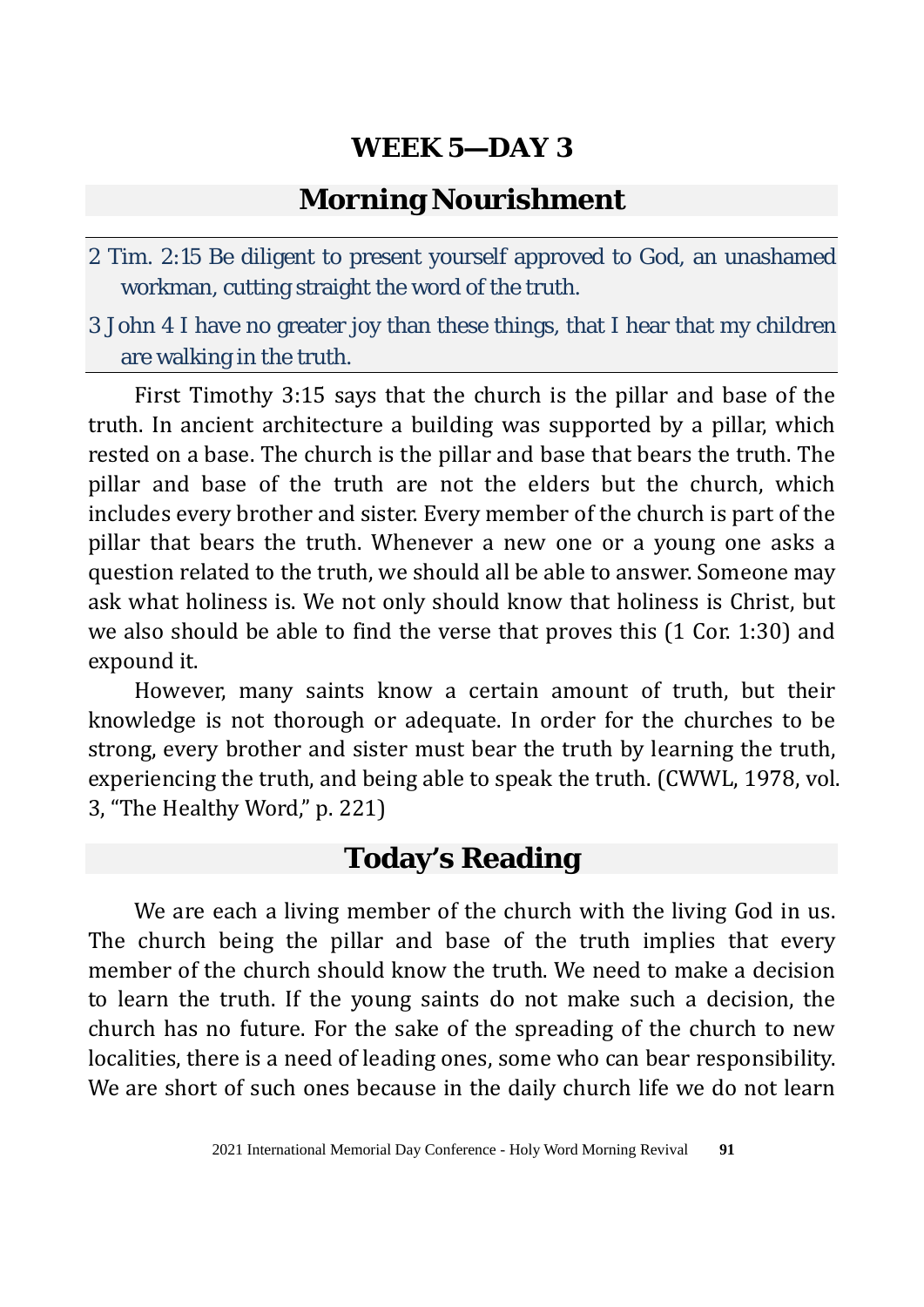or practice the truth. If we learn the truth and practice the truth in the daily church life, every member will be able to bear some responsibility. Then wherever we spread, there will be no problems; every local church will be strong. (CWWL, 1978, vol. 2, "Crucial Principles for the Christian Life and the Church Life," p. 620)

Everyone…who has passed through all kinds of tests and who was not only never shaken but also never affected is a real benefit to the Lord's recovery. Whatever the storm was, they remained steadfast, and they went on with the Lord and are still here. They have not been a damage or a problem. Everyone like this is one who loves the Word and has a sound foundation in the truth. There is not an exception to this either on the positive side or on the negative side. All those who became a problem never had a solid foundation in the Word.

We must do our best to get ourselves into these truths and to get these truths constituted into our being. This cannot be done within a short time, but this must be our practice. I also am burdened that all the leading ones, either the elders or the serving ones taking some kind of lead, should have a real burden to pray for the saints in your locality that the Lord may stir up their interest, their seeking heart, and their spirit to seek after the Lord in His truth. The truth is nowhere but in the Bible, yet the Bible needs an opener. We need to lead the saints into the real, right, and proper realization of the need of the Bible and also of the help of the Life-study messages and the Recovery Version.

We should help the saints to build up a practice or a habit that every day they would spend at least thirty minutes in the Word. This can be done by taking ten minutes in the morning, ten minutes in the evening, and another ten minutes before going to bed. We all need to build up such a practice to spend at least thirty minutes a day to get into God's Word. (CWWL, 1984, vol. 2, "Elders' Training, Book 3: The Way to Carry Out the Vision," pp. 323-325)

Further Reading: CWWL, 1984, vol. 5, "Truth, Life, the Church, and the Gospel—the Four Great Pillars in the Lord's Recovery," chs. 4-7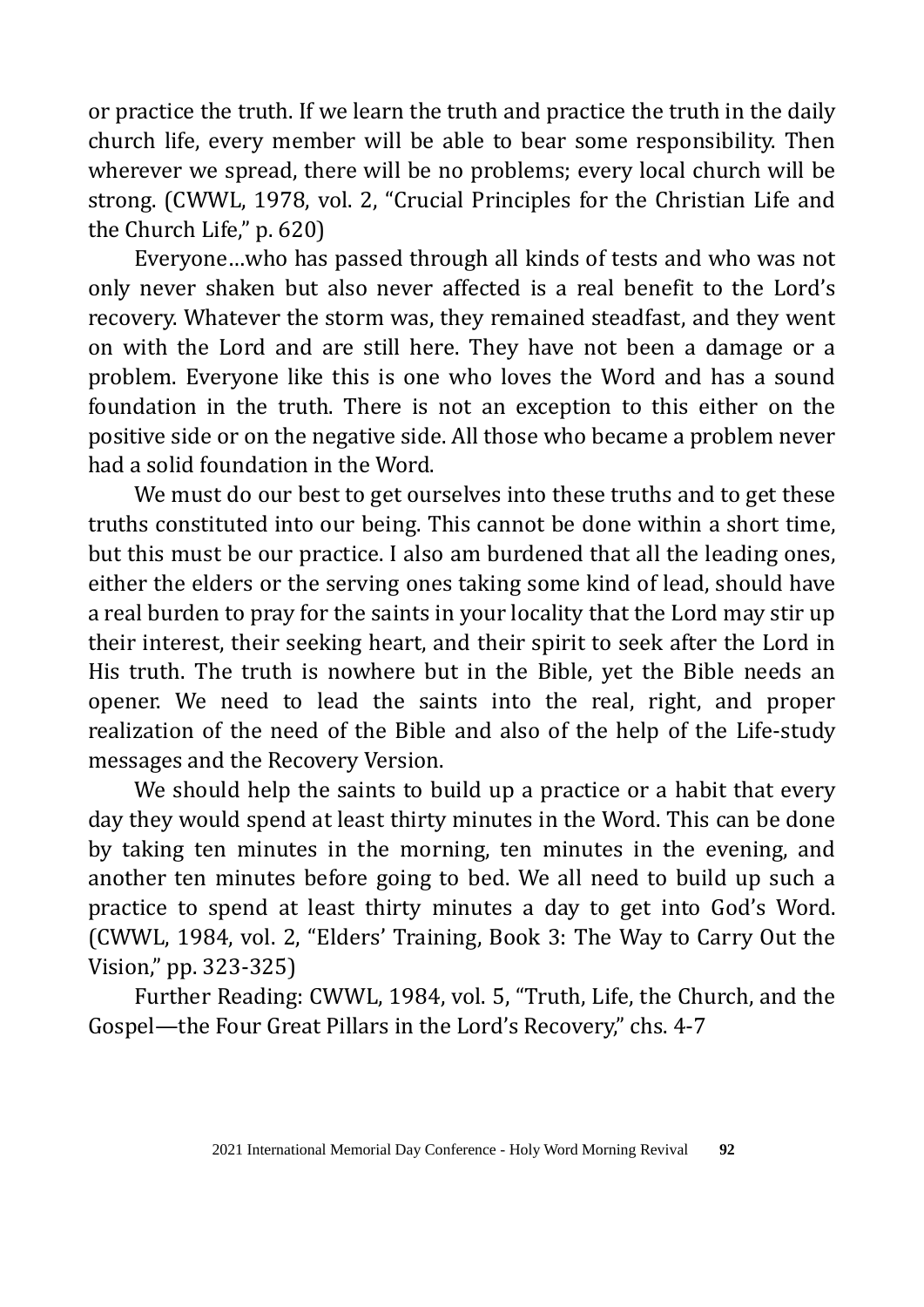#### **Morning Nourishment**

- 1 Tim. 3:16 …Great is the mystery of godliness: He who was manifested in the flesh, justified in the Spirit, seen by angels, preached among the nations, believed on in the world, taken up in glory.
- John 1:14 And the Word became flesh and tabernacled among us (and we beheld His glory, glory as of the only Begotten from the Father), full of grace and reality.

In 1 Timothy 3:15-16 Christ is presented as God manifested in the flesh…. Not only was the Lord Jesus the manifestation of God in the flesh in the past; the church today should also be the manifestation of God in the flesh. The word godliness in verse 16 means "God-likeness." Hence, this verse indicates that human beings may have the appearance, the expression, and the manifestation of God. In the context of this verse, the phrase the mystery of godliness means that God in His mystery can be manifested and expressed in the flesh, in human beings….The transition from the mystery of godliness to He implies that Christ as the manifestation of God in the flesh is the mystery of godliness (Col. 1:27; Gal. 2:20). (The Conclusion of the New Testament, p. 3661)

## **Today's Reading**

God's manifestation was first in Christ as an individual expression in the flesh (1 Tim. 3:16; Col. 2:9; John 1:1, 14). The New Testament does not say that only the Son of God was incarnated. Rather, it reveals that God was manifested in the flesh, indicating that the entire God—the Father, the Son, and the Spirit—was incarnated. Therefore, Christ in His incarnation was the entire God manifested in the flesh. According to the Gospel of John, the Word, who is God, became flesh (vv. 1, 14)….The Word who became flesh—God manifested in the flesh—is God's definition, explanation, and expression in the flesh (v. 18). God was manifested in the flesh not only as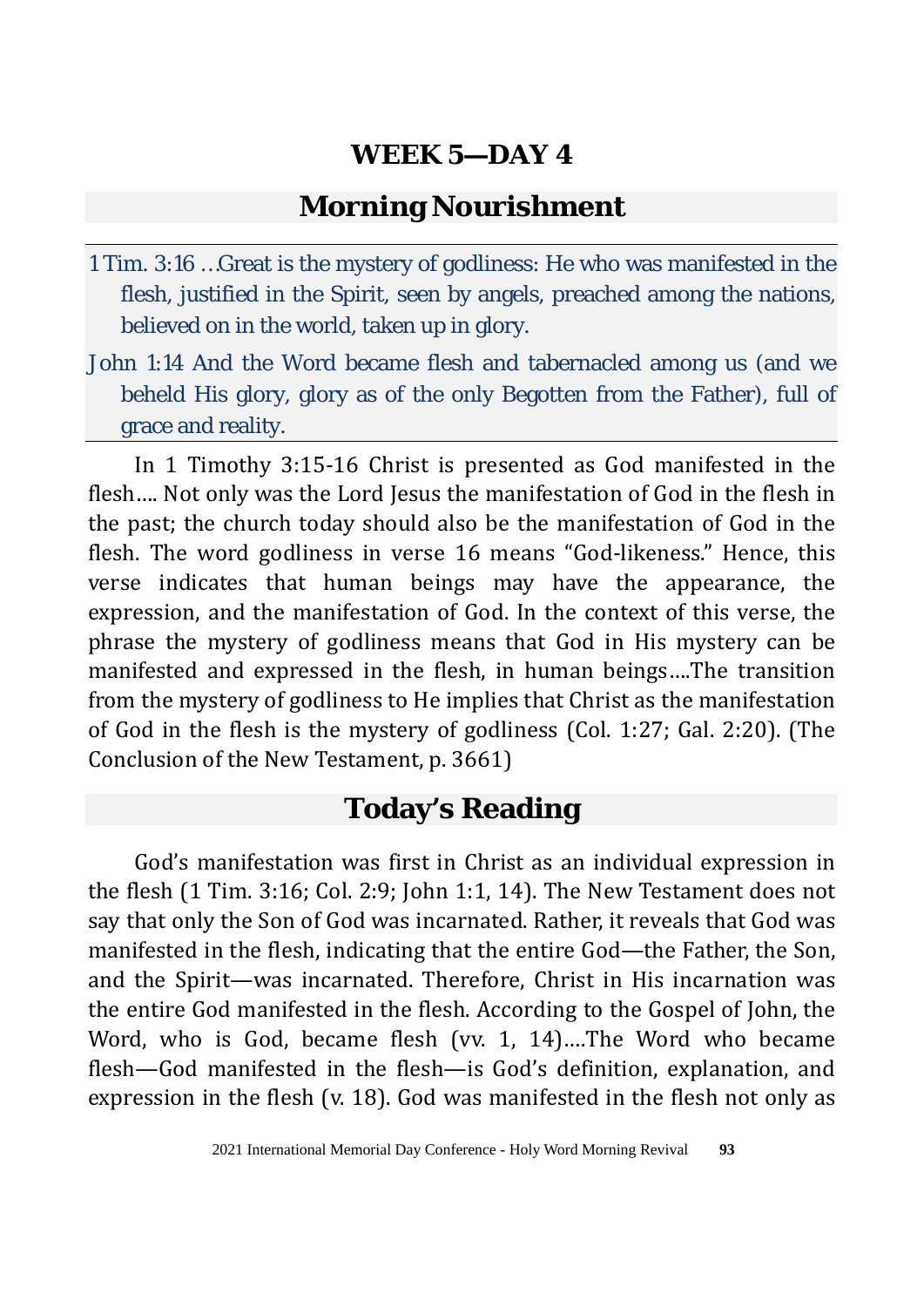the Son but as the entire Triune God—the Father, the Son, and the Spirit.

Through incarnation and human living (vv. 1, 14), God was manifested in the flesh. The expression in the flesh means "in the likeness, in the fashion, of man" (Rom. 8:3; Phil. 2:7-8). Christ appeared to people in the form of man (2 Cor. 5:16), yet He was God manifested in a man.

When He lived on earth as the God-man, He did not live by His human life but by His divine life. He lived a human life not by His humanity but by His divinity. He lived as a God-man yet not by the life of man but by the life of God. Hence, His human living was not lived out by the human life but by the divine life. He lived by always rejecting His human life, by always putting His human life under the cross. From the first day He lived on earth, He lived a crucified human life, not by His human life but by His divine life. His human living did not express humanity but divinity in the divine attributes becoming the human virtues. This is what Paul meant in 1 Timothy 3 when he spoke of Christ as God manifested in the flesh (v. 16).

All of His days on earth, [Christ] put Himself on the cross. He remained on the cross to die so that He might live by God, not to express man but to express God in His divine attributes becoming man's virtues…. Since today we are His reproduction, we should live the same kind of life. To follow Jesus is to live the life of a God-man, not by the human life but by the divine life, in order that God may be expressed, or manifested, in the flesh in all His divine attributes becoming the human virtues. This is the intrinsic significance of what it is to follow Christ. As God-men, we need to live a life not by ourselves but by another One, not by our human life but by His divine life, not to express ourselves but to express His divinity in His divine attributes which become our human virtues. (The Conclusion of the New Testament, pp. 3661-3663)

Further Reading: The Conclusion of the New Testament, msgs. 13, 363; CWWL, 1978, vol. 3, "Crucial Elements of God's Economy," ch. 5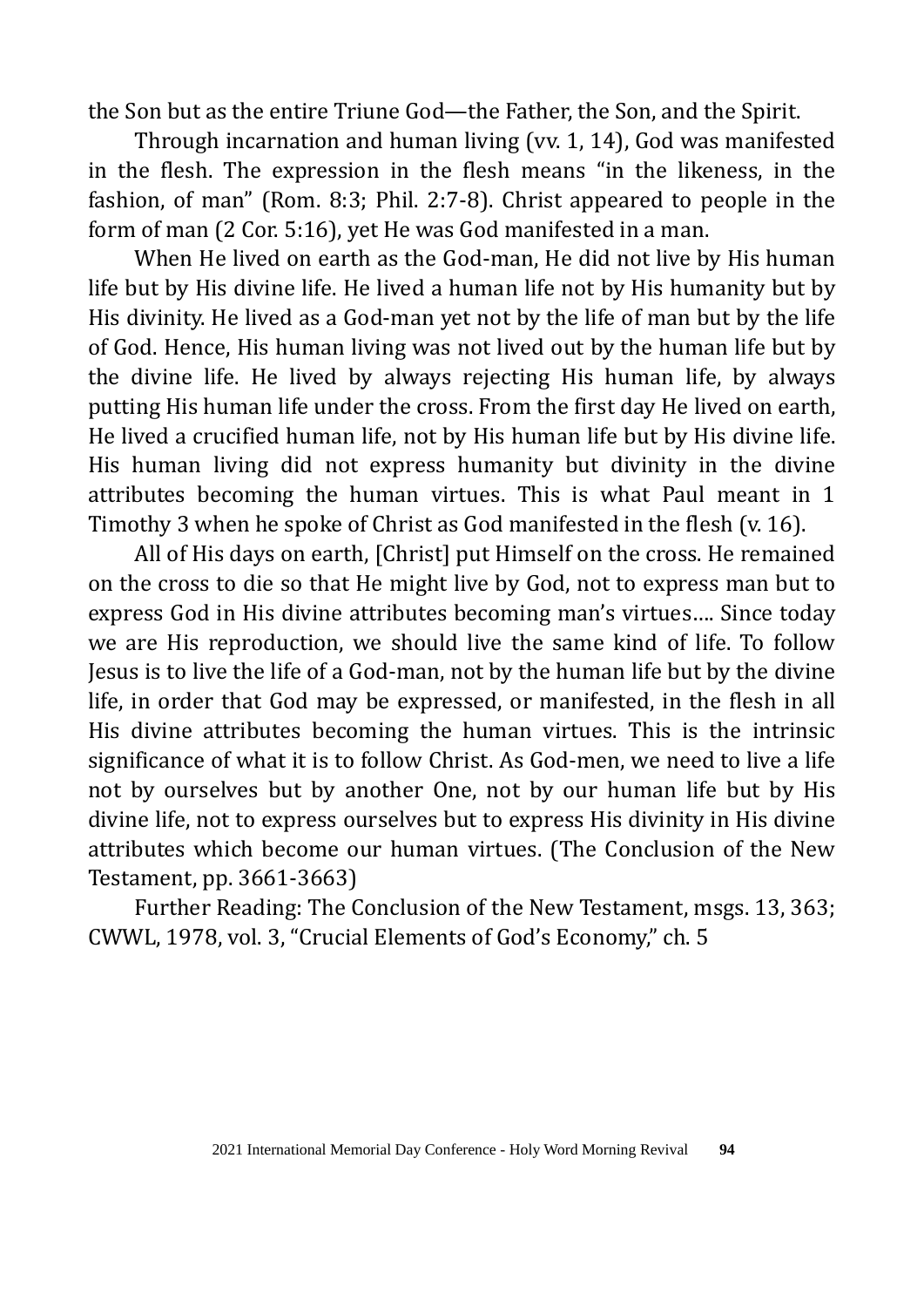## **Morning Nourishment**

Eph. 2:19 So then you are… fellow citizens with the saints and members of the household of God.

1:22-23 …The church, which is His Body, the fullness of the One who fills all in all.

When the Lord Jesus was on the earth, He expressed the divine attributes as His human virtues in all His actions. That expression of His virtues was the manifestation of God in the flesh. Outwardly, people saw Him as Jesus from Nazareth, but He was God manifested in the flesh. For example, after the Lord Jesus fed the five thousand, there were many leftovers…. But the Lord instructed His disciples to gather the broken pieces left over that nothing would be lost (John 6:12). After all the leftovers were picked up, everything was clean and in order. This was the virtue of the One who is resurrection (11:25). When the Lord left the things in the tomb in good order, this was also a testimony of His resurrection (20:7). When we exercise our spirit and do things in resurrection, this is a display of our Christian virtues. These Christian virtues are expressions of the divine attributes and are the manifestation of God in the flesh. This is God's living in man. (The Conclusion of the New Testament, pp. 3663-3664)

## **Today's Reading**

Even though we [in the church life] are in the flesh, we should not live by the flesh. We should live in and by resurrection so that God may live in our living, making us Him in His attributes as our virtues for His manifestation.

Not only Christ Himself as the Head is the manifestation of God in the flesh, but also…the church as the Body of Christ and the house of God is the manifestation of God in the flesh—the mystery of godliness. According to the context, godliness in 1 Timothy 3:16 refers not only to piety but also to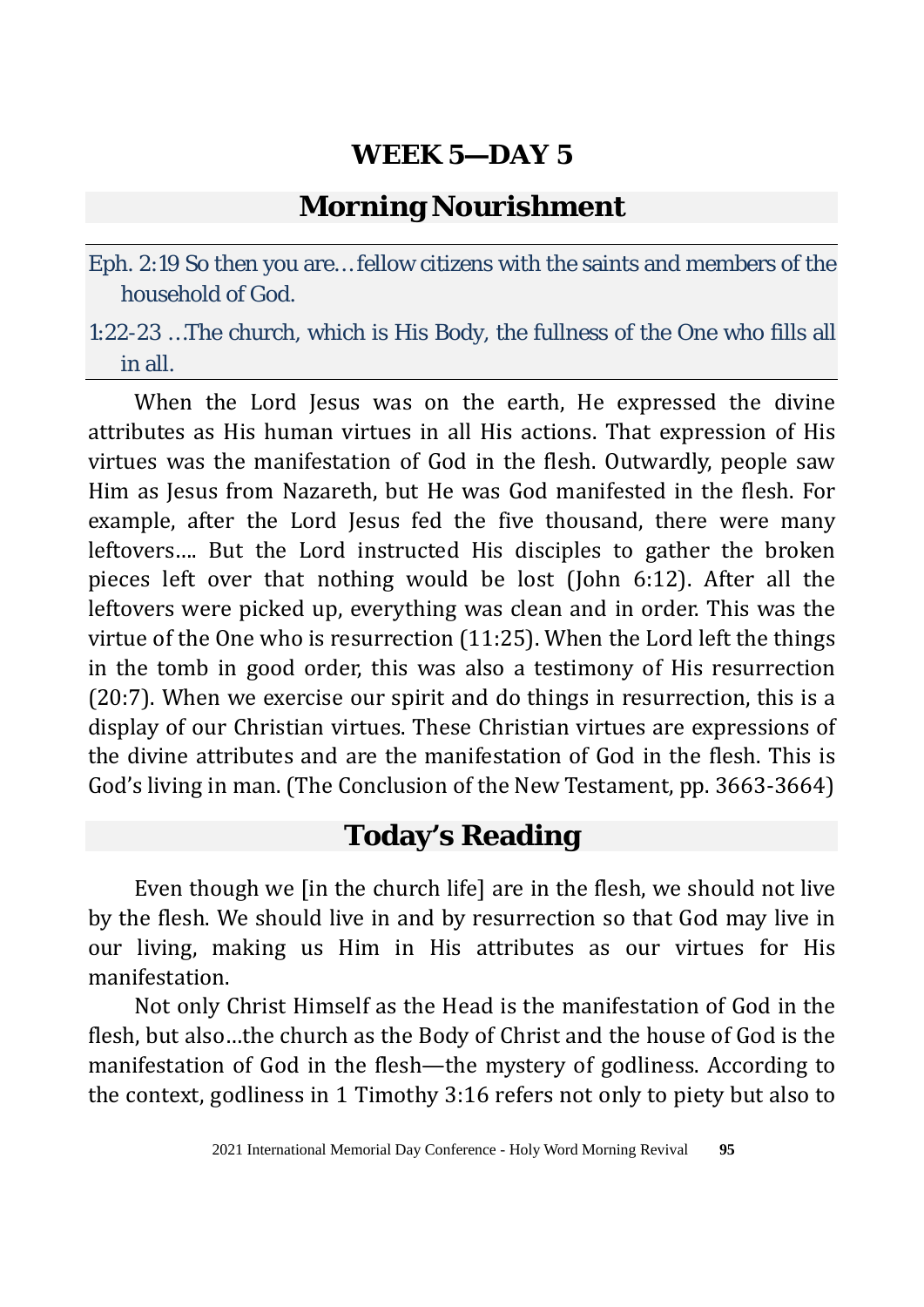the living of God in the church, that is, to God as life lived out in the church. Both Christ and the church are the mystery of godliness, expressing God in the flesh. The church life is the expression of God; therefore, the mystery of godliness is the living of a proper church (1 Cor. 14:24-25). God is manifested in the church—the house of God and the Body of Christ—as His enlarged corporate expression in the flesh (Eph. 2:19; 1:22-23).

The manifestation of God in the flesh began with Christ when He was on earth (John 14:9). The manifestation of God in the flesh continues with the church, which is the increase, enlargement, and multiplication of the manifestation of God in the flesh (1 Tim. 3:15-16). Such a church becomes the continuation of Christ's manifestation of God in the flesh—Christ lived out of the church as the manifestation of God. This is God manifested in the flesh in a wider way according to the New Testament principle of incarnation (1 Cor. 7:40; Gal. 2:20). The principle of incarnation is that God enters into man and mingles Himself with man to make man one with Himself (John 15:4-5). The principle of incarnation means that divinity is brought into humanity and works within humanity (1 Cor. 6:17; 7:40; 1 Tim. 4:1). The great mystery of godliness is that God has become man so that man may become God in life and nature but not in the Godhead to produce a corporate God-man for the manifestation of God in the flesh (Rom. 8:3; 1:3-4; Eph. 4:24).

God has imparted Himself into us, making us one with Him and also making Him one with us. First Corinthians 6:17 says, "He who is joined to the Lord is one spirit."…We are the same as God in the divine life, the divine nature, the divine element, and the divine essence but not in the Godhead. Today we are the flesh in which God can be manifested. God is manifested in the flesh, but we need to realize that God can never be manifested by the flesh. The flesh is merely the earthen vessel. It is not the key to carry out God's manifestation; the key to God's manifestation in us is our spirit. (The Conclusion of the New Testament, pp. 3664-3665)

Further Reading: CWWL, 1994-1997, vol. 2, "The God-men," chs. 1-2; Life-study of 1 Timothy, msgs. 3, 6; Life-study of 2 Timothy, msgs. 7-8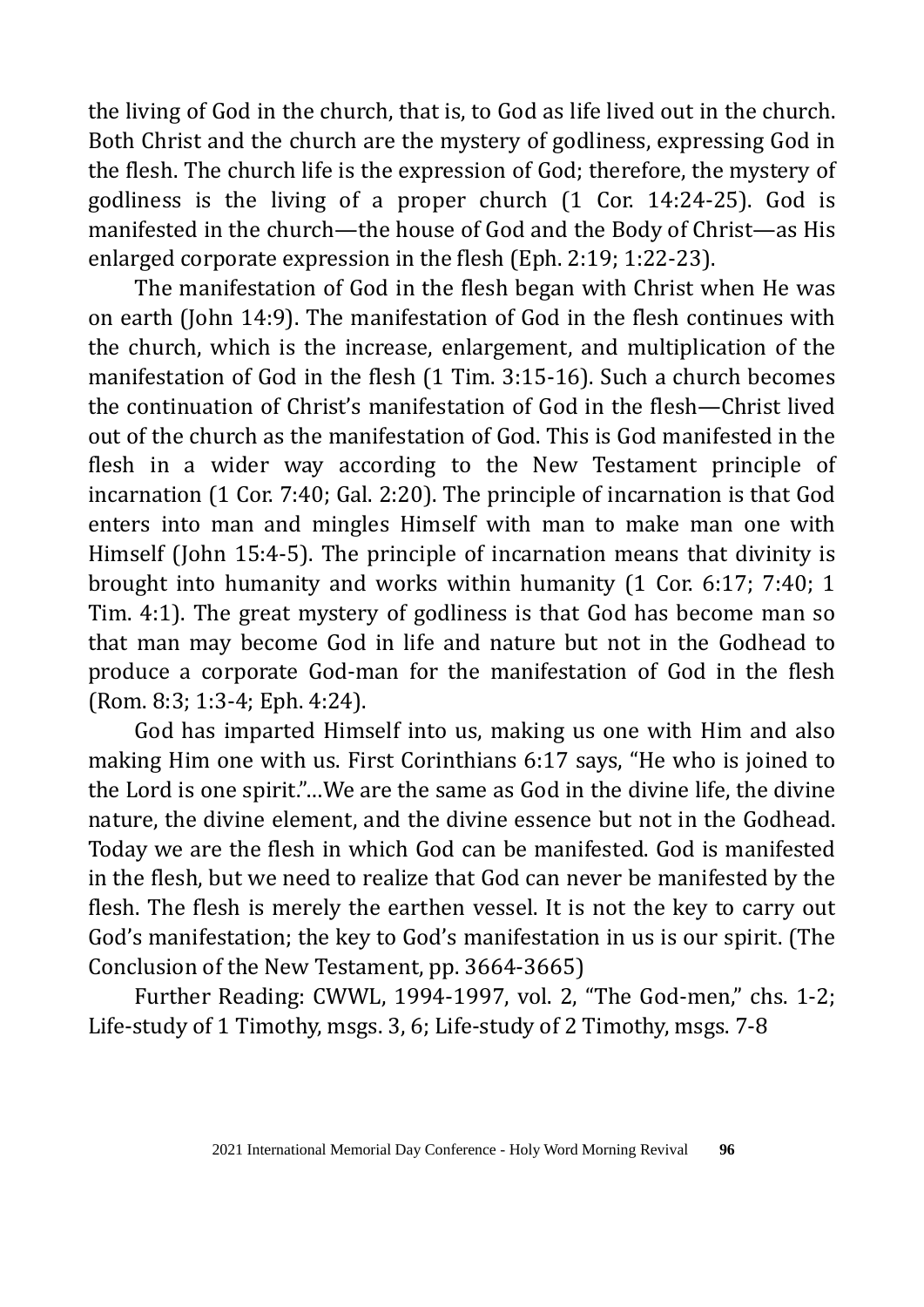## **Morning Nourishment**

1 Cor. 14:25 The secrets of his heart become manifest; and so falling on his face, he will worship God, declaring that indeed God is among you.

Eph. 4:24 And put on the new man, which was created according to God in righteousness and holiness of the reality.

In 1 Timothy 4:7 Paul… [tells] us that we should exercise ourselves unto godliness. To exercise ourselves unto godliness is to exercise our spirit so that we may express the mystery of godliness—God manifested in the flesh. This is indicated by Paul's words in 2 Timothy 1:6-7, which says, "For which cause I remind you to fan into flame the gift of God, which is in you through the laying on of my hands. For God has not given us a spirit of cowardice, but of power and of love and of sobermindedness."… Since the Lord Jesus as the mystery of godliness is in our spirit [4:22], in order to express and practice this mystery, we need to exercise ourselves unto godliness by exercising our spirit. (The Conclusion of the New Testament, p. 3665)

## **Today's Reading**

Before we do anything, we should exercise our spirit. Then our spirit will lead us, and whatever we do will be godliness, God manifested in the flesh. This is the exercise unto godliness. In everything we need to exercise ourselves unto godliness. Before we speak, we should exercise our spirit unto godliness. Therefore, we must live, walk, have our daily life, and have our whole being according to our spirit (Rom. 8:4). Paul exhorted Timothy to pray for those "who are in high position, that we may lead a quiet and tranquil life in all godliness and gravity" (1 Tim. 2:2). If we are godly, it will affect the choice of pictures we hang in our bedroom, the kind of clothes that we wear, our hairstyle, and our conversation. The inward life of godliness has an outward expression. Such a manifestation of godliness is a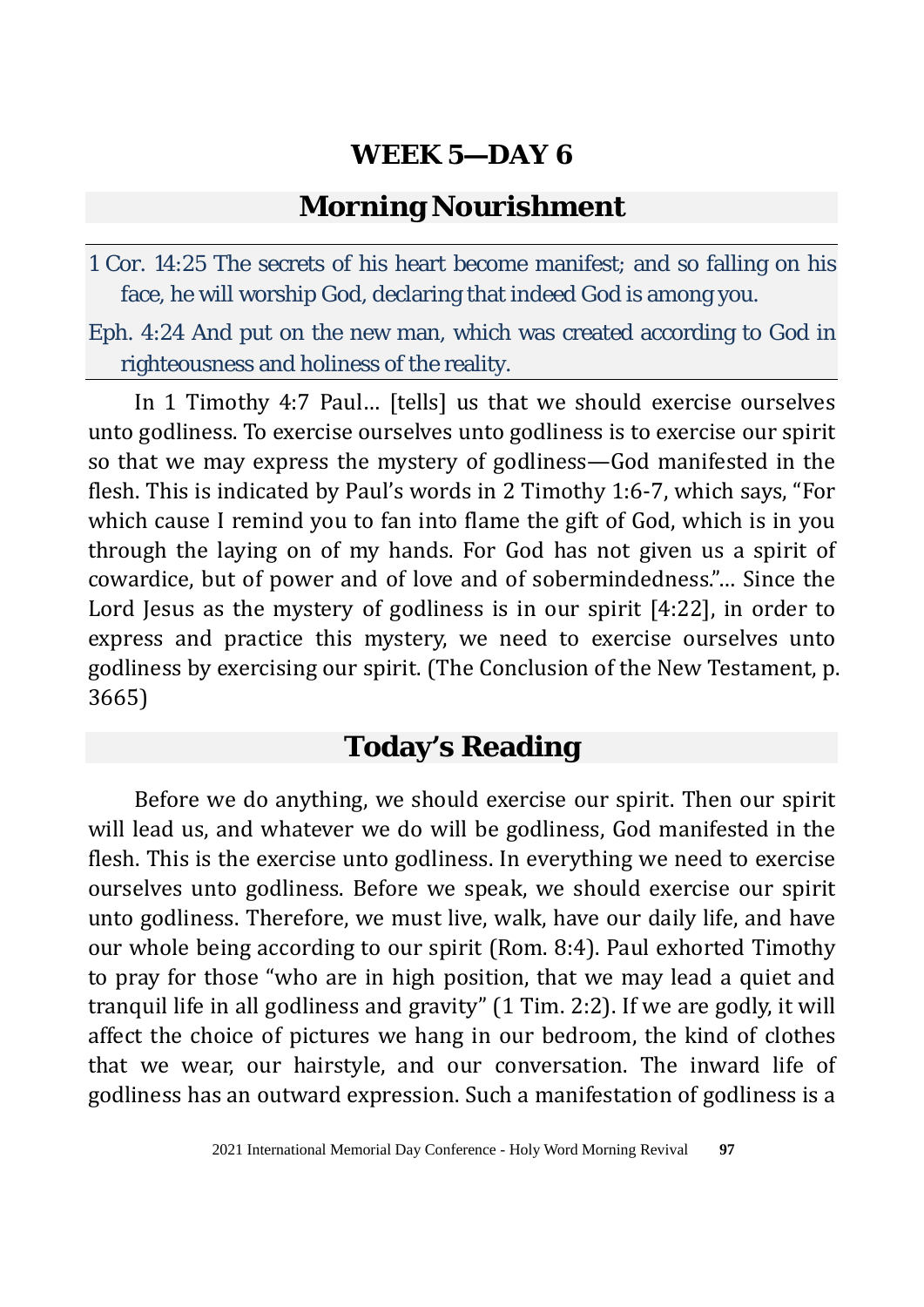testimony and has an impact on those who meet us. In whatever we say, whatever we do, whatever we wear, there should be an impression that God is manifested in us.

In the church life there should be the manifestation of God in the flesh. In order for this to be the situation, there must be in the church the glorious union of God and man. Inwardly we should have God, but God is manifested in the flesh through a normal and proper humanity. All those in the church life—the brothers and the sisters, the elderly ones and the young ones—should behave in a way that is normal and fitting for their respective ages. Instead of pretense, there should be a genuineness that is both human and divine.

The church as the house of God is the living God becoming flesh and being manifested in the flesh. In the four Gospels God was manifested in the flesh in Jesus as a single individual. But in 1 Timothy 3 God's manifestation in the flesh is in the entire church corporately.

Christ is the manifestation of God in the flesh, but so is the church. We are the church, but we are still in the flesh. When we meet together in the Spirit, God is manifested among us; this is the manifestation of God in the flesh. Just as Christ the Head is the manifestation of God in the flesh, so also is His Body. If the whole church is gathered together in a proper way, and an unbeliever comes in, "falling on his face, he will worship God, declaring that indeed God is among you" (1 Cor. 14:23-25). God's presence is known whenever the church meets together properly. We admit that we are still flesh, but the God who lives in our spirit will be manifested, expressed, in our flesh. This manifestation must be not merely individual but corporate. Because the proper church life is the corporate manifestation of God in the flesh, the church of the living God is the consummate mystery of godliness. For the church to be the corporate expression of God in the flesh, everyone in the church must be transformed (2 Cor. 3:18). (The Conclusion of the New Testament, pp. 3665-3667)

Further Reading: CWWL, 1952, vol. 2, "How to Administrate the Church," ch. 1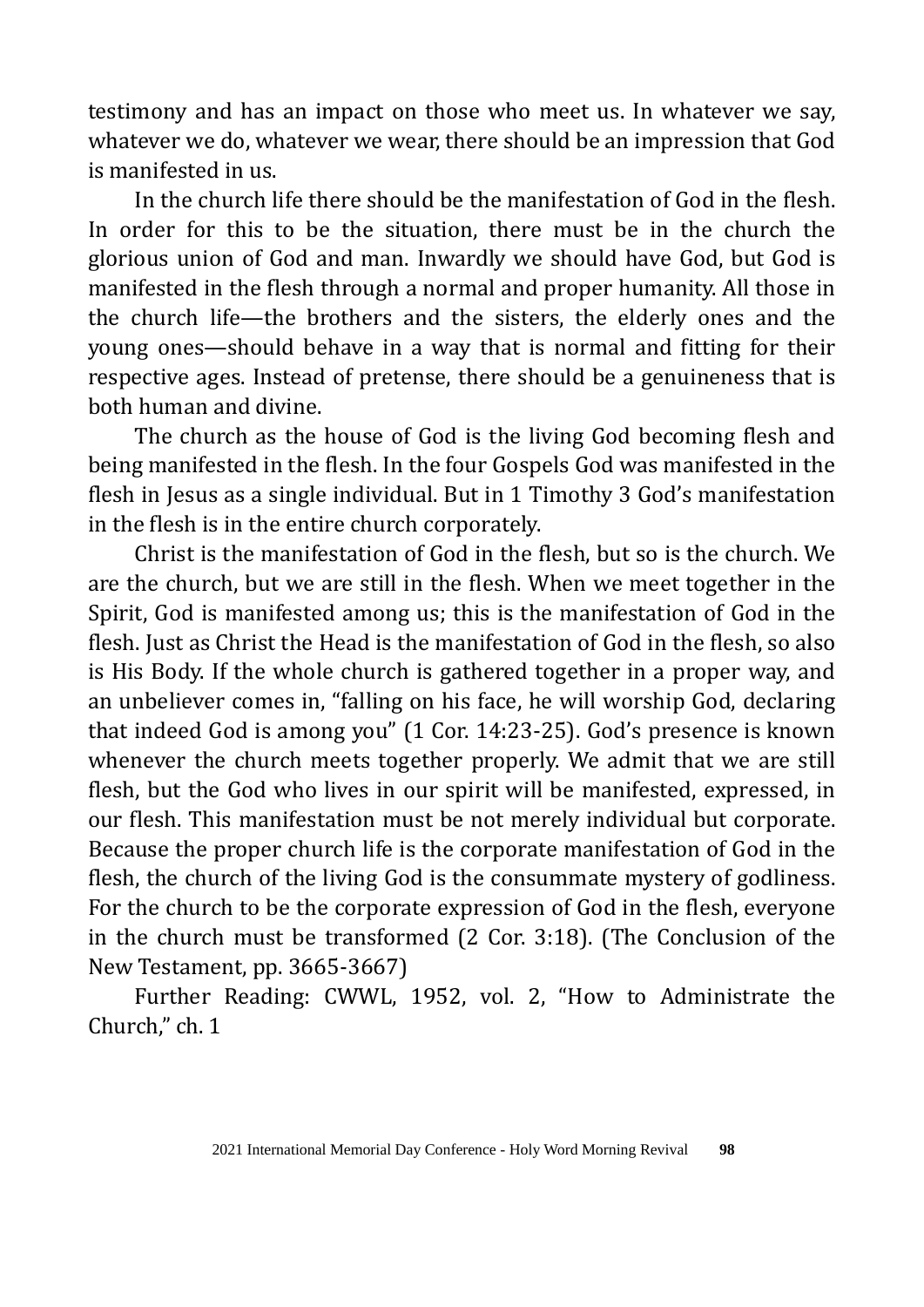## **‹‹ WEEK 5 — HYMN ››**

## **Hymns, #819 As the body is the fullness**

The Church — The Increase of Christ

| 1 | As the body is the fulness             |
|---|----------------------------------------|
|   | To express our life,                   |
|   | So to Christ the Church, His Body,     |
|   | Doth express His life.                 |
| 2 | E'en as Eve is part of Adam            |
|   | Taken out of him,                      |
|   | So the Church is Christ's own increase |
|   | With Himself within.                   |
| 3 | As from out the buried kernel          |
|   | Many grains are formed,                |
|   | As the grains together blended         |
|   | To a loaf are formed;                  |
| 4 | So the Church, of many Christians,     |
|   | Christ doth multiply,                  |
|   | Him expressing as one Body,            |
|   | God to glorify.                        |
| 5 | As the branches of the grapevine       |
|   | Are its outward spread,                |
|   | With it one, abiding, bearing          |
|   | Clusters in its stead;                 |
| 6 | So the Church's many members           |
|   | Christ's enlargement are,              |
|   | One with Him in life and living,       |
|   | Spreading Him afar.                    |
| 7 | Fulness, increase, duplication,        |
|   | His expression full,                   |
|   | Growth and spread, continuation,       |
|   | Surplus plentiful,                     |
| 8 | Is the Church to Christ, and thereby   |

2021 International Memorial Day Conference - Holy Word Morning Revival **99**